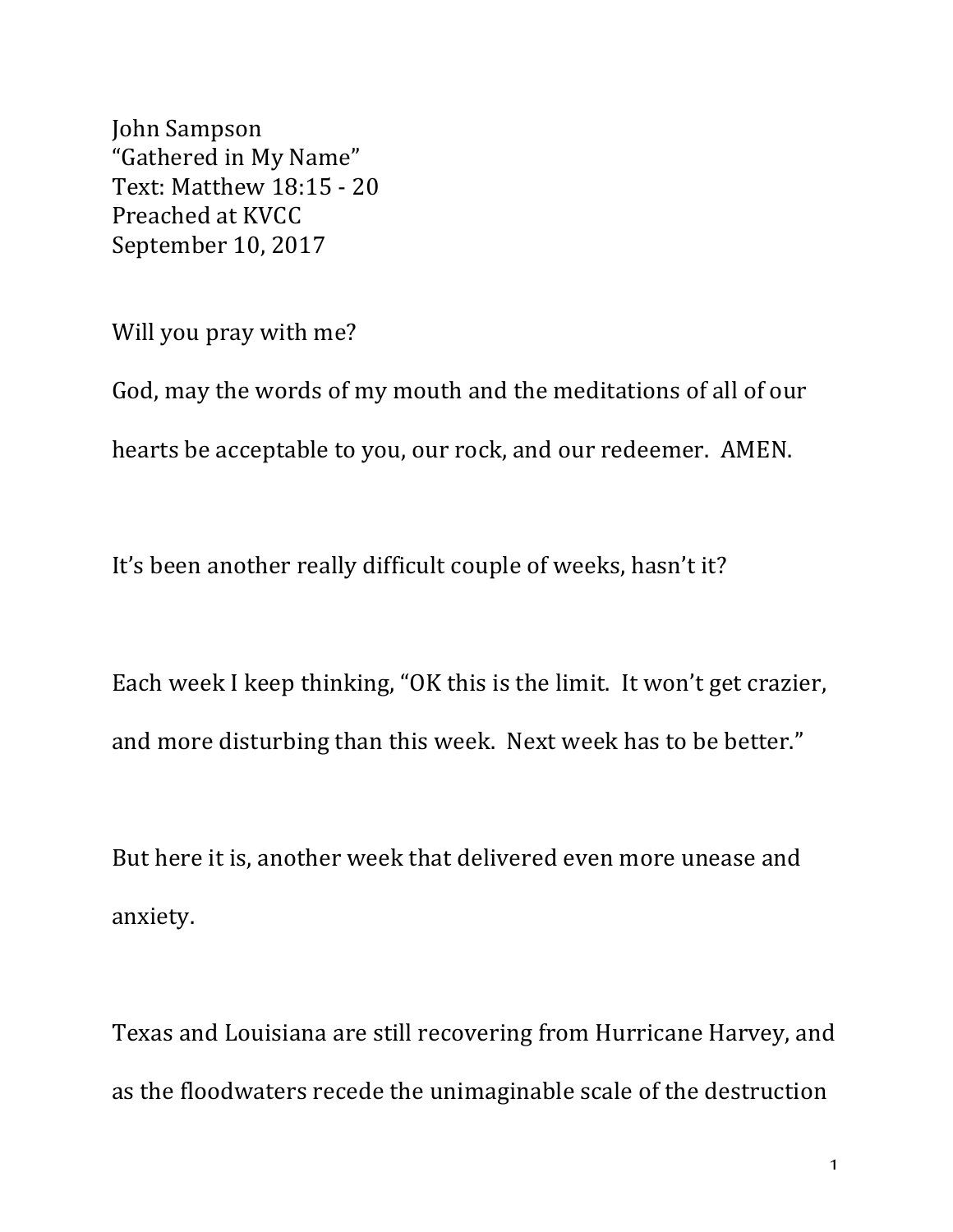and loss that's hit the communities impacted by the storm is becoming clearer, and clearer.

And the streams and rivers of that region haven't fully recovered to pre-storm levels and now Hurricane Irma, which destroyed whole islands in the Caribbean, is making landfall in the United States. I know we have all offered our prayers and thoughts for the people of Florida as they experience the brunt of the storm's power over the next couple of days.

North Korea denoted what it says was a hydrogen bomb, and has announced that it can miniaturize the weapon so it can be delivered atop a ballistic missile. This now puts South Korea, Japan, and possibly portions of the United States under the threat of a volatile nation in possession of the most devastating weapon ever created by humanity.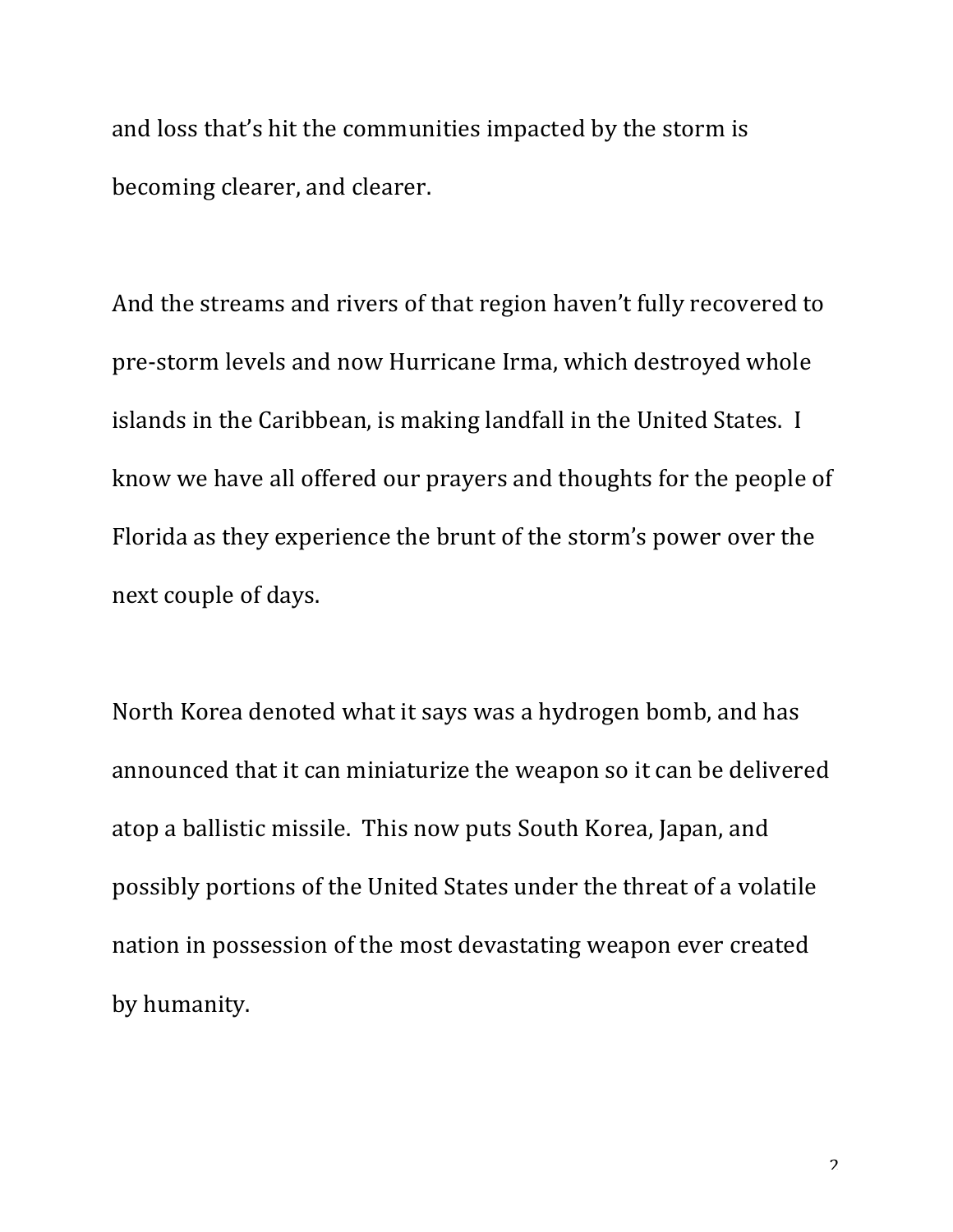And in the midst of all this came word that the Deferred Action for Childhood Arrivals, commonly referred to by the acronym DACA, would be rescinded. This act allowed minors who entered the United States illegally, to defer the possibility of deportation back to countries that many of them no longer call home, and granted them permits to work legally in their local communities. The recension of DACA will impact nearly 800,000 people, who, for the most part, are integral and valued members of their neighborhoods and places of employment. 

The dreams of the Dreamers have seemingly come to an end.

This week I struggled coming up with a reflection on this morning's reading because in the face of hurricanes, the threat of thermonuclear war, and a crisis in our national immigration policy it was difficult for me to see how a question of church governance and membership had anything meaningful to say to us here, this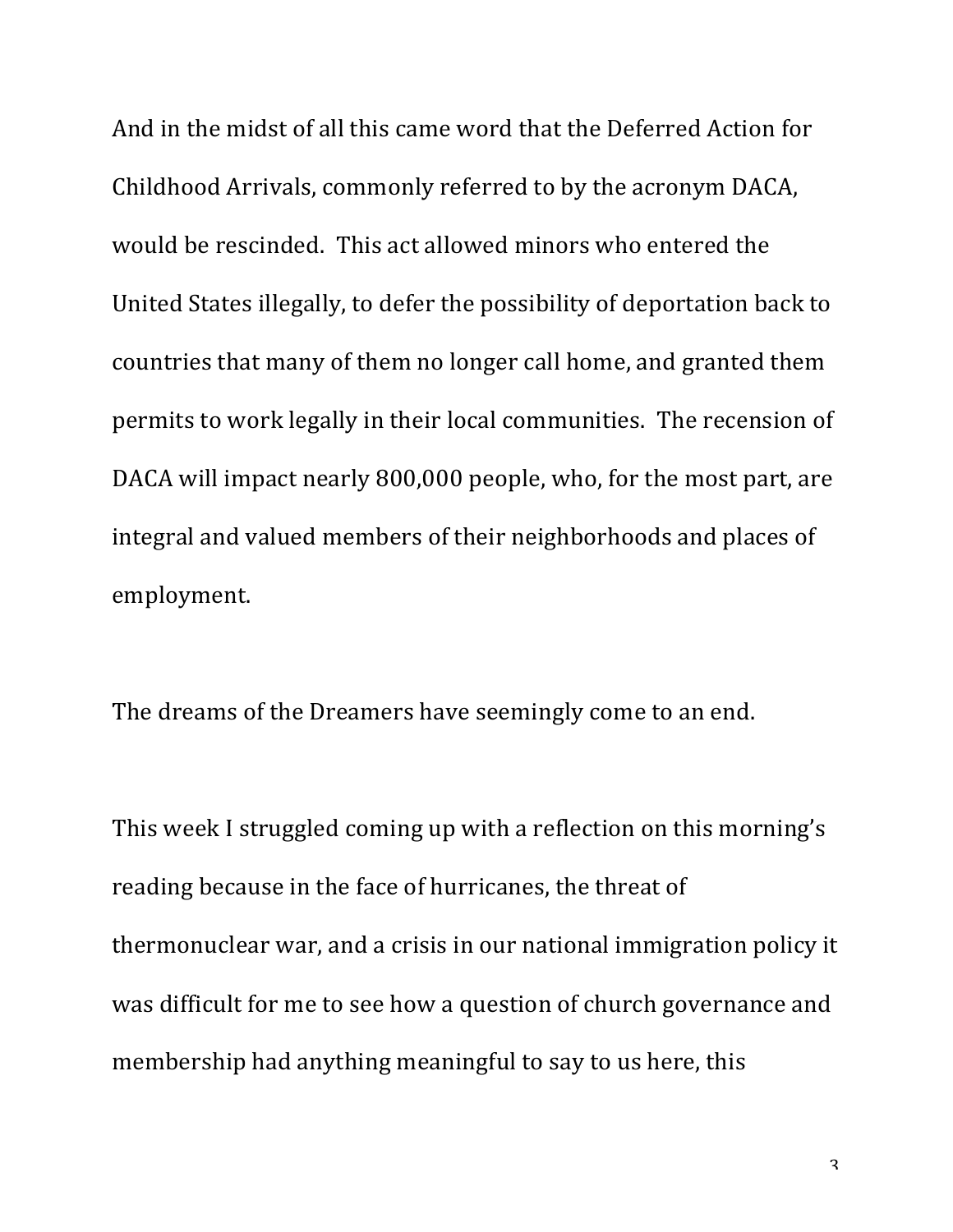morning. Sure, we can apply Jesus' words to what goes on in this building, between these four walls, but after this week that seems kind of beside the point, doesn't it? The words of Matthew just seem too limited to actually make much of a difference in the real world.

Translating texts from one language to another allows us to share thoughts and ideas across cultures and histories. Translated texts can enrich our lives and widen our imaginations and the possibilities of human experience. But a bad translation can hide and obscure meaning, and distort a nuanced perspective. It can turn a moment of hope into a dull and useless artifact.

And, unfortunately, I think that's what happened in our text today.

I would say that the translation we use for the Bible didn't do the authors of Matthew any favors in getting across the expansive possibilities of our text.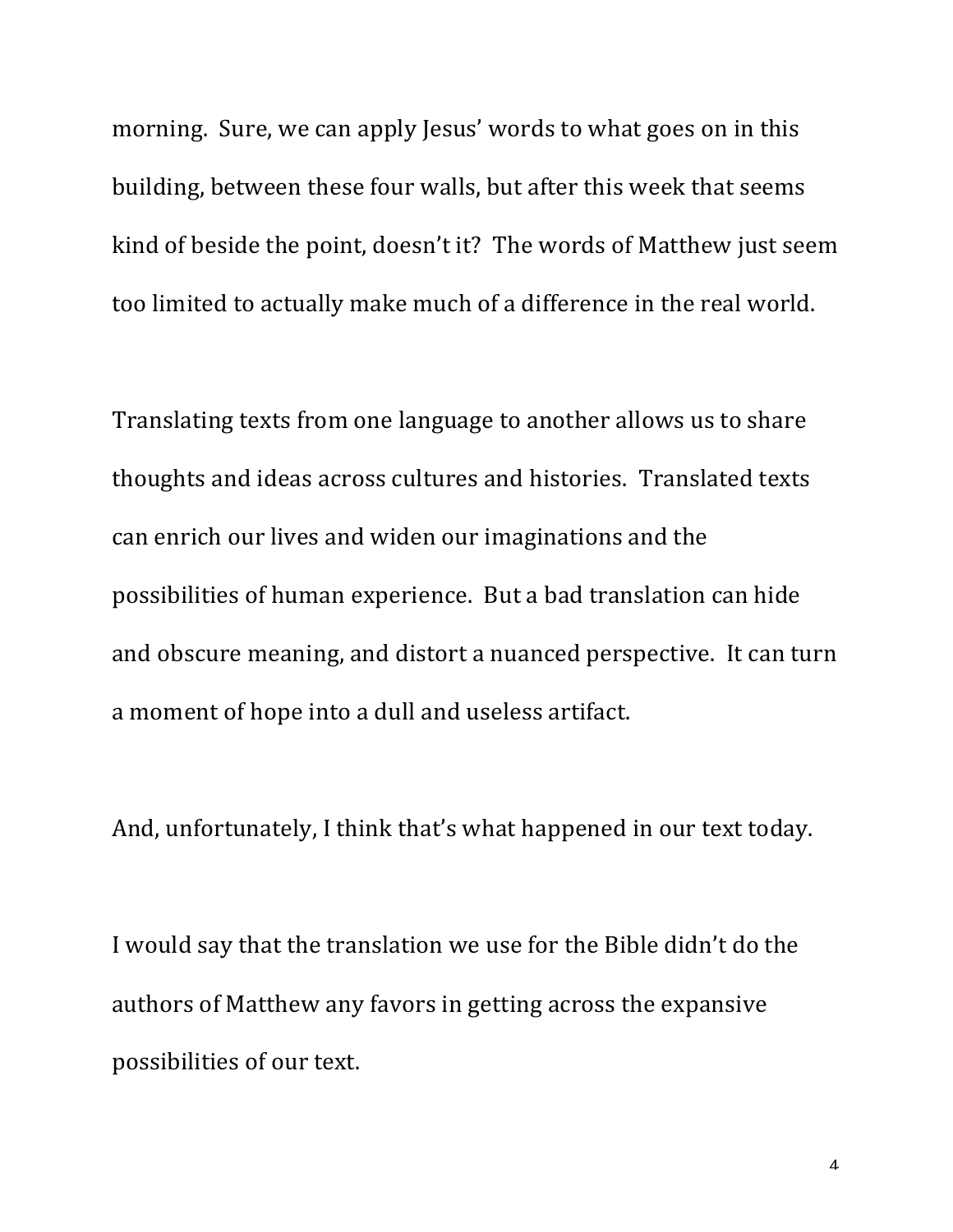Our passage opens with the directive:

"If another member of the church sins against you, go and point out the fault when the two of you are alone. If the member listens to you, you have regained that one."

But hear what the opening really says in the Greek:

"If your brother sins against you, go and reprove him when the two of you are alone. If your brother listens to you, you have regained that one."

Do you hear the difference? What seemed at first confined to issues narrowly related to members of the church, is really a universal statement that can apply to many of our most important relationships.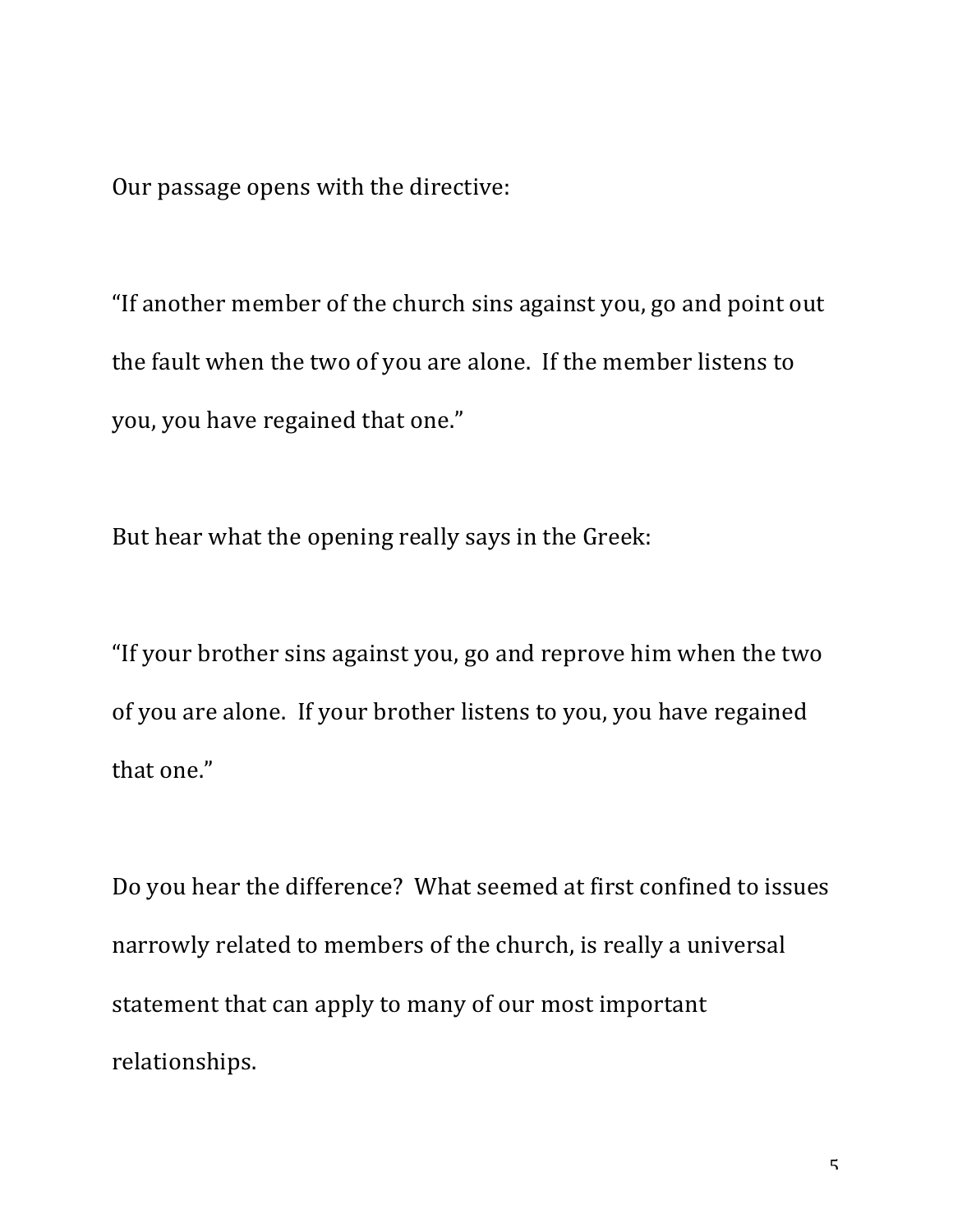And when I realized that Jesus was talking about brotherhood a

piece of a song jumped into my mind. And I think many of you know

it. Sing along if you recognize it!

"Well, I've got a hammer And I've got a bell And I've got a song to sing All over this land It's the hammer of justice It's the bell of freedom It's a song about love between My brothers and my sisters All over this land."

The words of Matthew are a song about the love between my, our brothers and sisters all over this land. Change the translation, go back to the Greek, and the message we heard this morning blows the walls off this building. And it becomes a hopeful and inclusive message that fully engages the complexity of where we are sitting.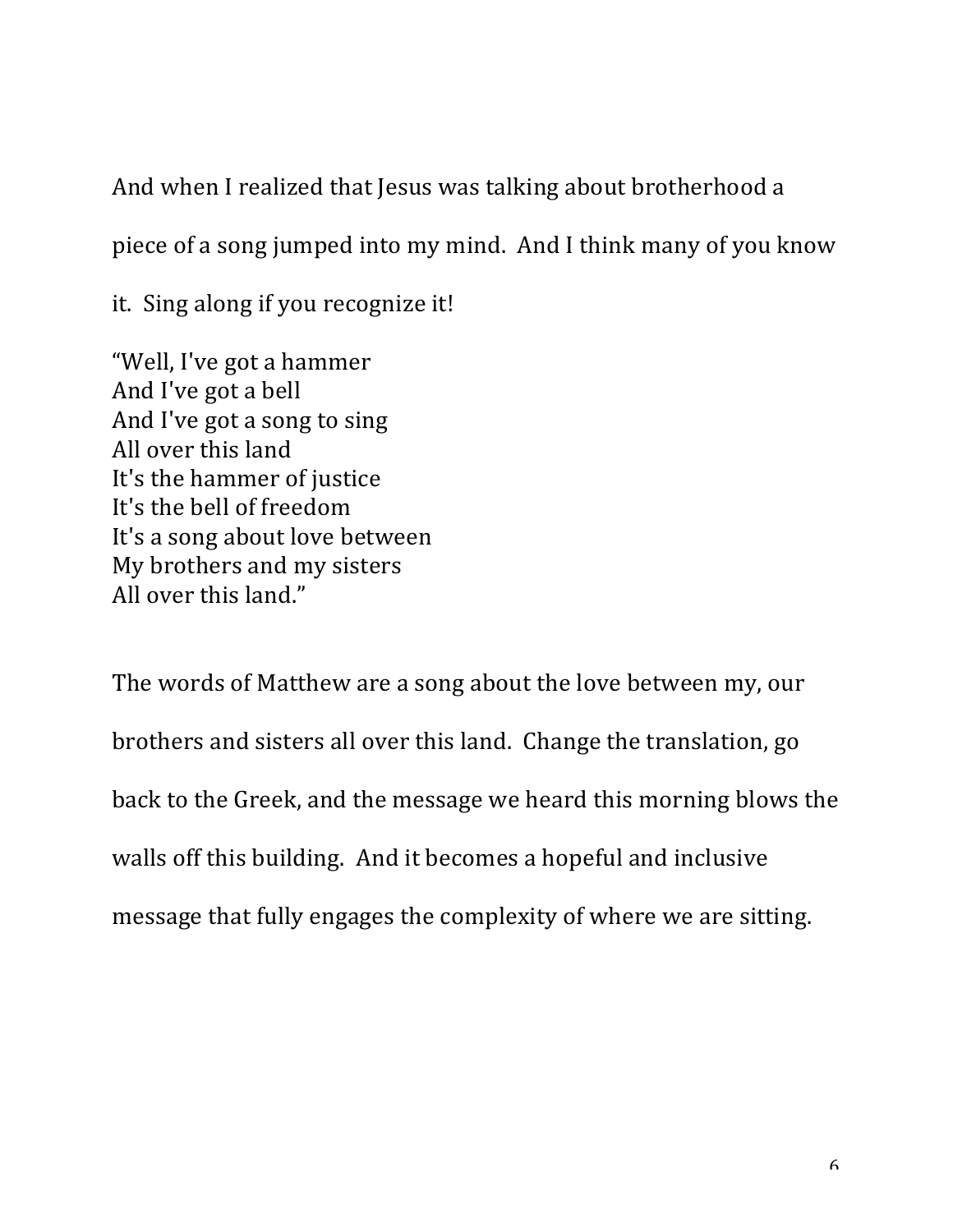Take one of the national issues I mentioned earlier and see how Matthew's message of brotherhood speaks to it. Take DACA, for example.

"If your brother sins against you, go and reprove him when the two of you are alone. If your brother listens to you, you have regained that one."

If your brother breaks the law and enters the country illegally, go and reprove him...

Doesn't this statement encompass the way our national conversation about illegal immigration has often been imagined throughout our history. There is the citizen, the one who is not only legally in the United States, but also the one who is a full member of this nation, with all rights and privileges that come with that status. The citizen refers to most everyone in this room.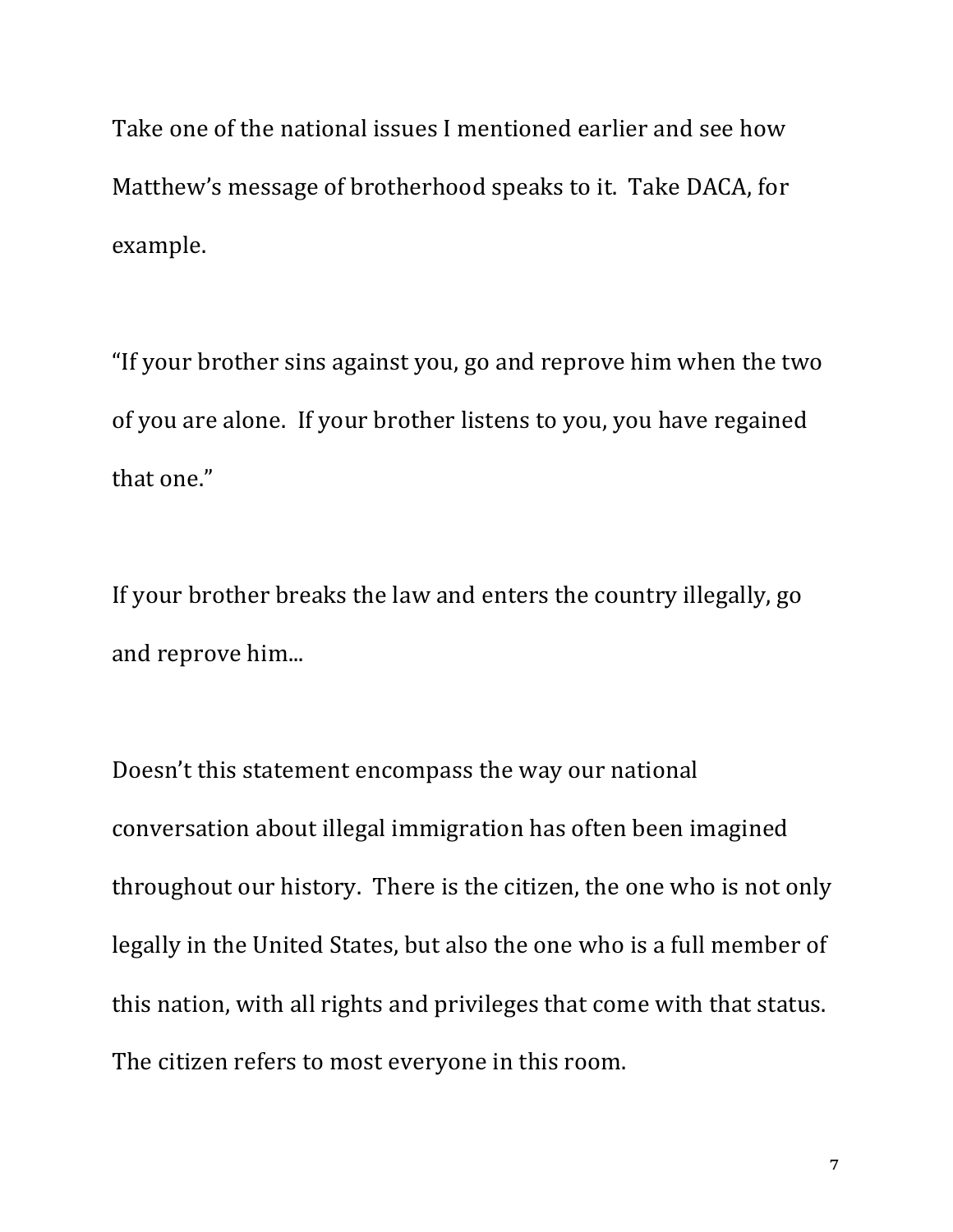Then there is the sinner, the illegal immigrant, the one who is here in our nation without being registered, without being approved, without having entered according to an authorized process. And there is often a lot of fear attached to those who are in our country illegally: fear of terrorism, fear of taking jobs from citizens, fear of drug trafficking.

And these worlds collide. The citizen and the illegal meet and that meeting is defined by an unequal power dynamic. The citizen often meets the illegal to reprove him. The citizen has the power of national, state and local law behind him. The illegal has little, if any power, or support, because being illegal means you are one of the most vulnerable in our society, often without access to legal counsel and financial means.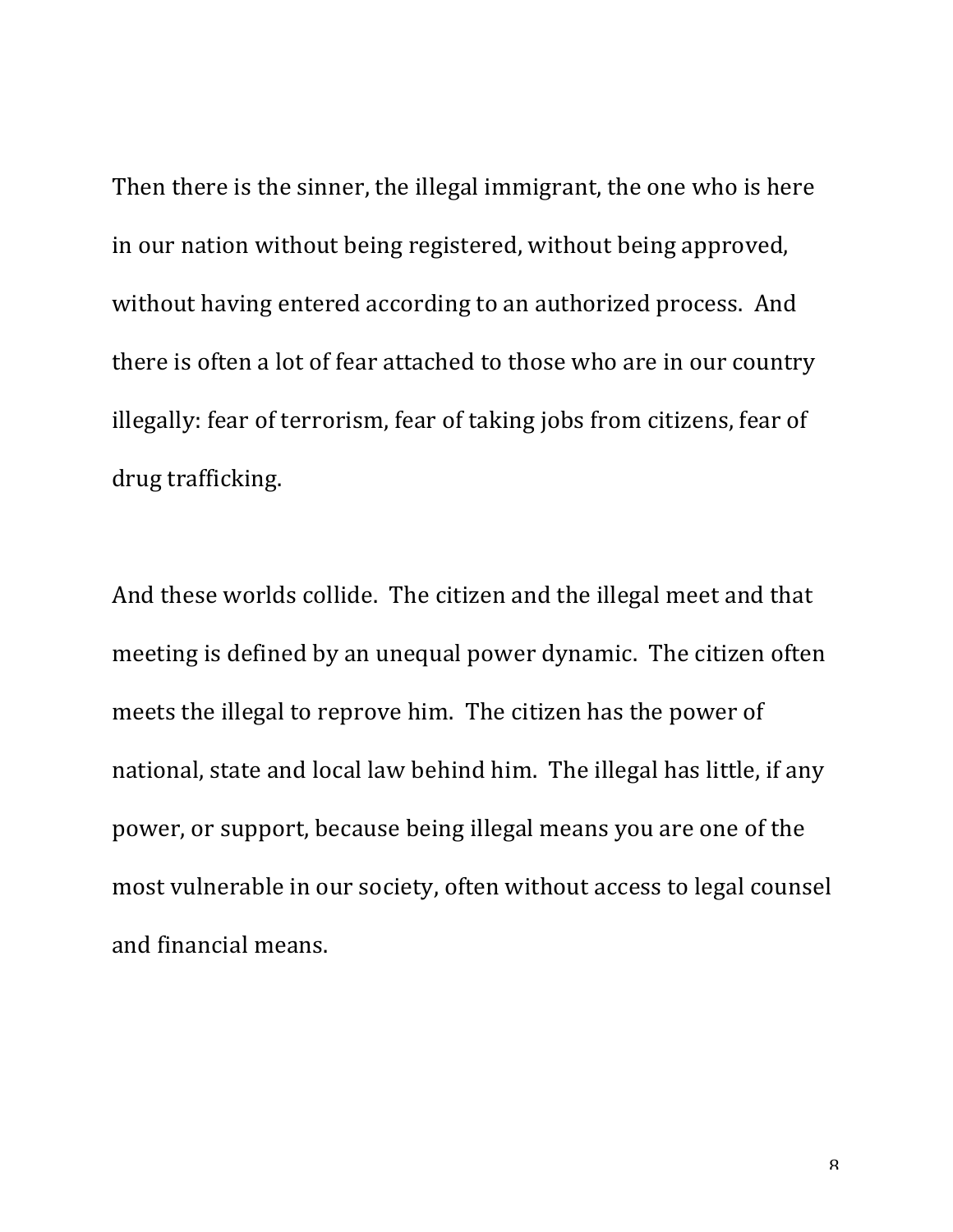Through our nation's immigration policies and laws, our politicians, our local sheriffs, ICE immigration raids, and the news media, the fault of the illegal immigrant for coming to this country to find work, to escape violence and war, to have a better life, has been hammered into our social consciousness over and over again. The discussion of illegal immigration has entered higher and higher levels of government, just like in Jesus' admonition where the discussion between the brothers was first between themselves, then with a larger body of witnesses, and finally before the whole assembly. And in both the national immigration debate and the words of Matthew it seems that the illegal immigrant and the sinner haven't given into the demands of the blameless. The final solution to the intransigence of the sinner, of the illegal immigrant, is deportation, or alienation, from their community. The ultimate price to pay is the fracture and dissolution of relationship.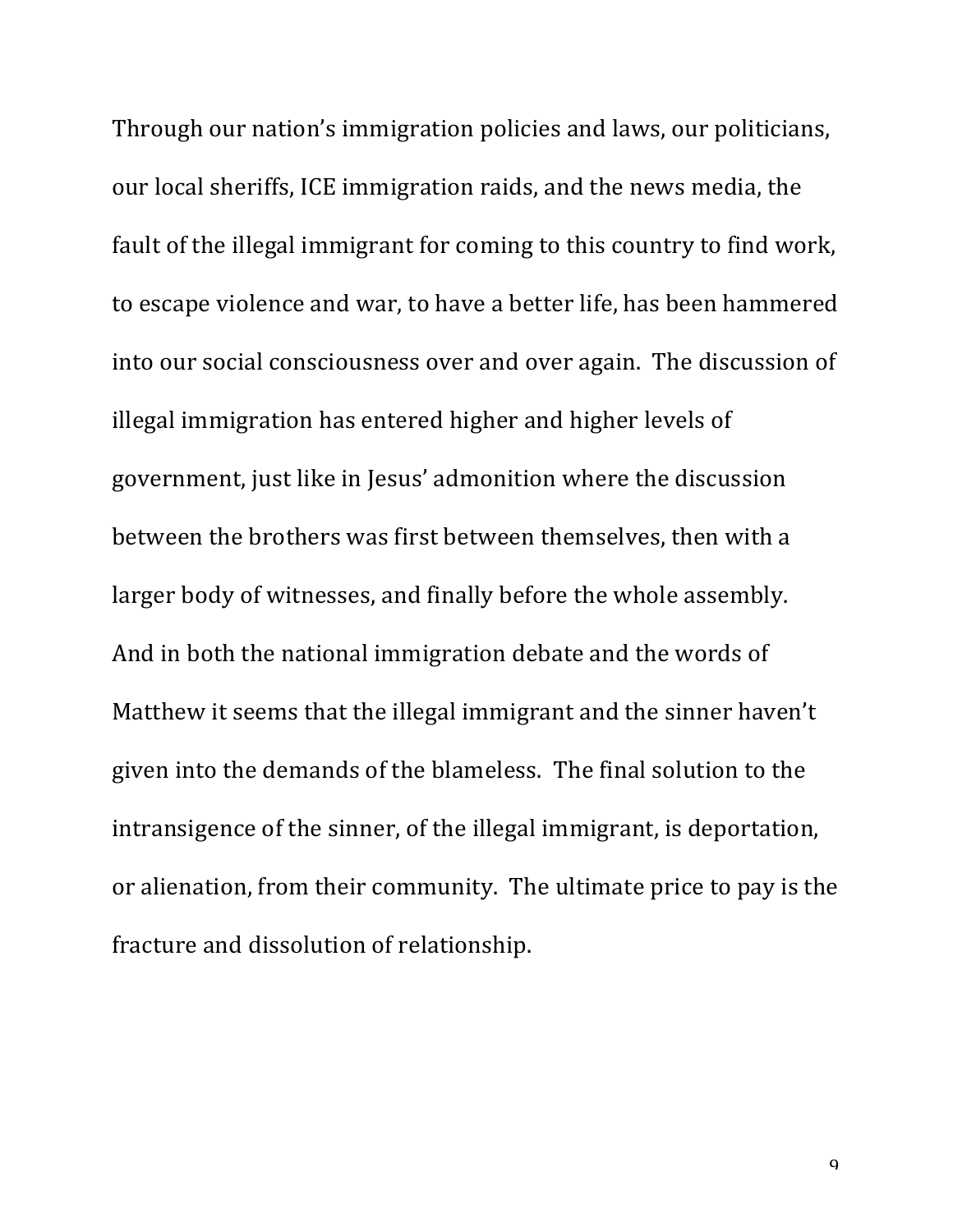But is this this the only reading we can have of Matthew's passage? Are the blameless always the ones with ultimate power? Is there no compromise available?

"If your brother sins against you, go and reprove him when the two of you are alone. If your brother listens to you, you have regained that one."

There is an ambiguity in the second statement of this passage. "If your brother listens," doesn't specify which brother is talking and which brother is listening. In a relationship between brothers, in relationships based on love and mutuality, there is conversation. There is a sharing by both parties, and an invitation to both sides to being open to change. There isn't simply a one-sided dictate of the strong to the weak, of the citizen to the illegal.

This is what it means to be gathered in the name of Jesus.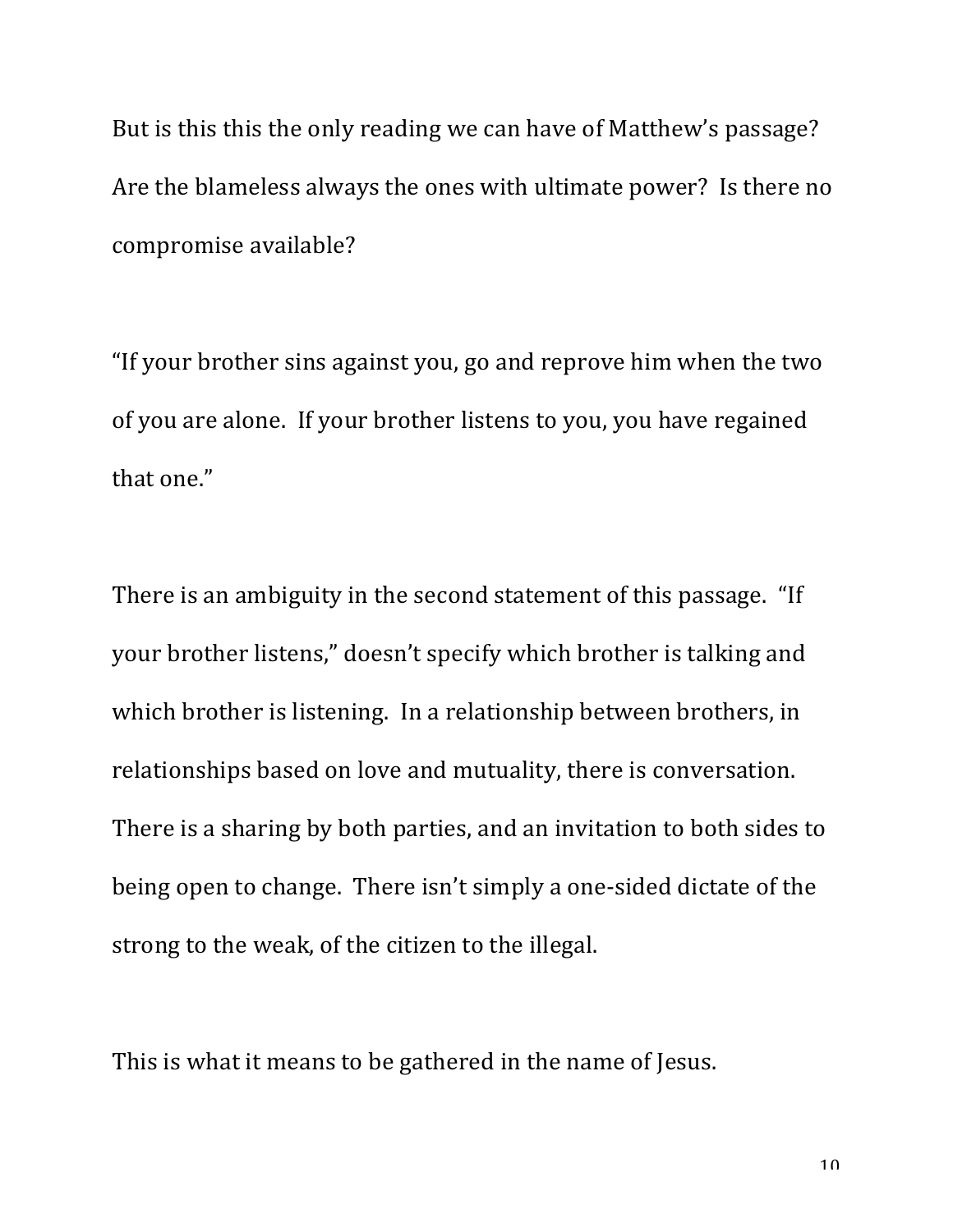A worker named Oscar who lives in Nicaragua and participates in a regular Bible study was asked what he thought about our passage. He responded:

"When Christ speaks of gathering in his name he doesn't mean they're going to be mentioning his name but that they'll be gathered in his spirit, in agreement with his teachings and his message."

Christ's teaching is a teaching of love and respect for all, especially the weak and powerless. And DACA is an example of this type of transformation enacted in a world, and a setting, that Jesus could never have imagined. In an immigration conversation that has most often demonized illegal immigrants, and has constructed the debate from the perspective of the powerful and the citizen, there was a moment when those involved in the debate actually listened to the stories of the young people who had lived in the US most of their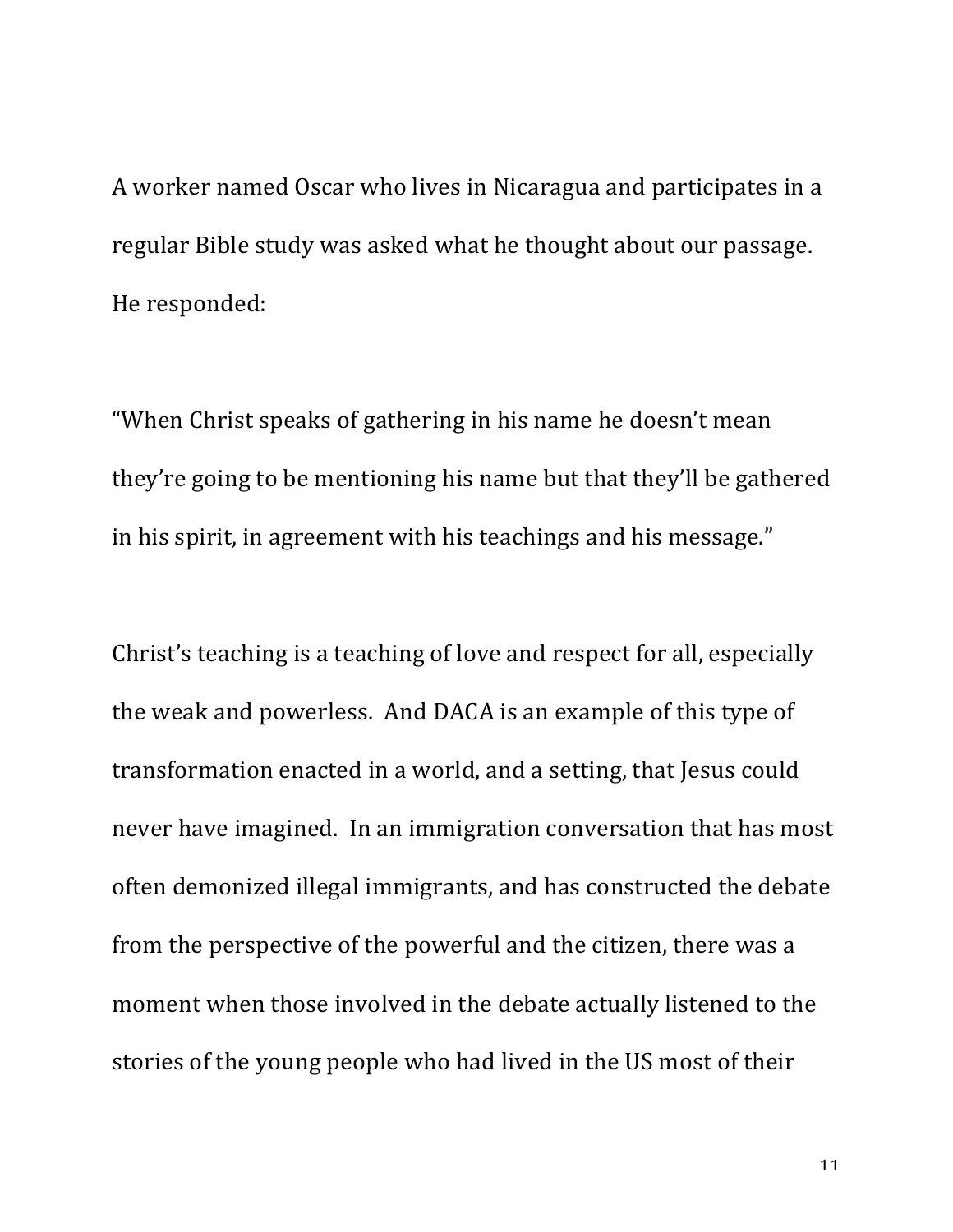lives, who attended school like every other kid, who wanted to work, and who loved their new country and wanted to stay. Yes, those in power could have demanded that these young adults submit to the immigration law in place at that time, but instead the powerful listened and were changed.

In Christ's presence, both sides meet and become something different. 

In Christ, mercy and compassion are shown.

In Christ, there is brotherhood all over the land.

I use the title Christ to describe this power of transformation. But as Oscar noted you don't actually have to use that name. You can describe the spirit of transformation using other names, and other traditions. What do you call the reality that can melt the hearts of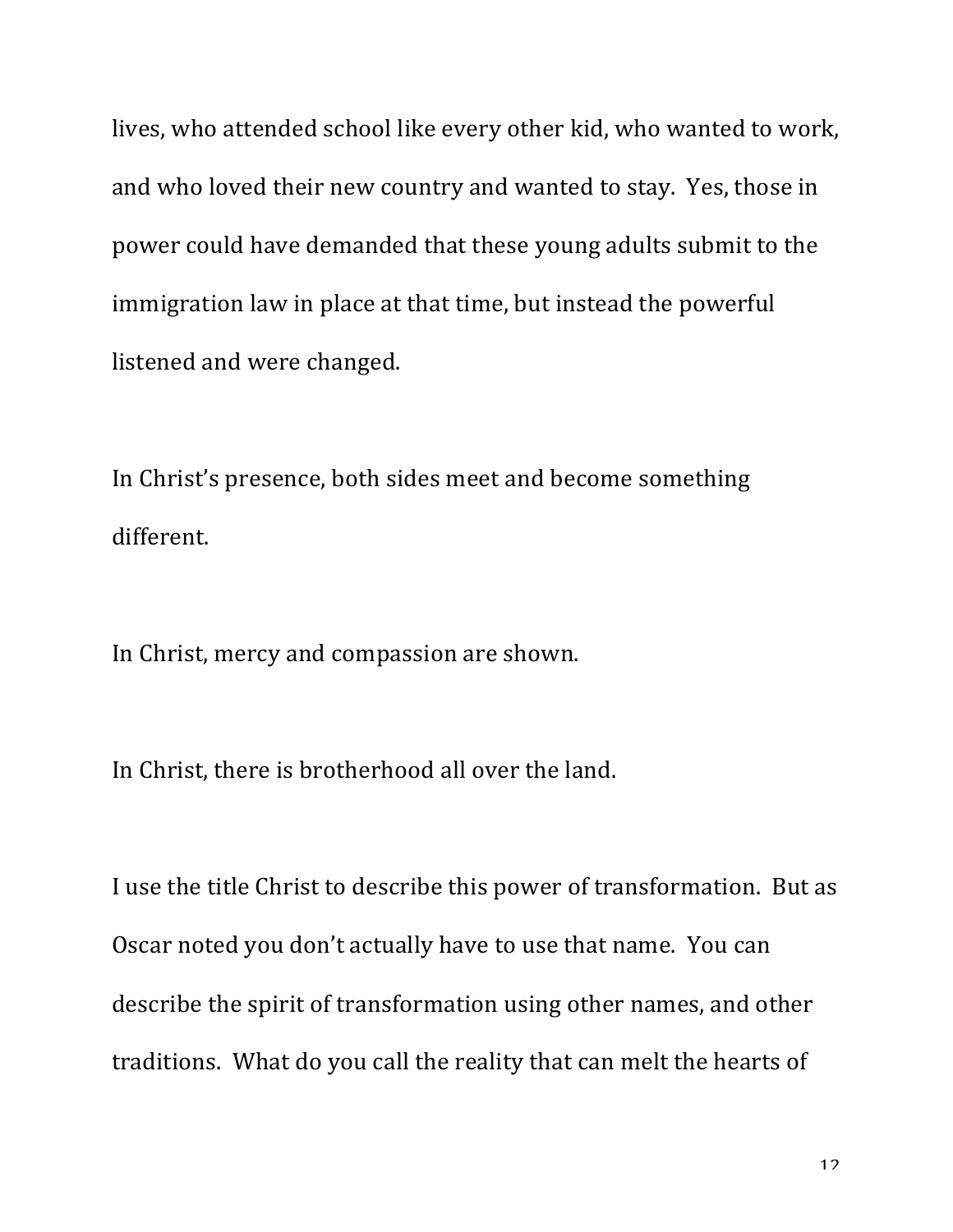the powerful, and bring humanity to those called illegal? Whatever that name is, it is welcomed in this space.

If I didn't use the title Christ I would use the word Love. Because love is the power, is the force of attraction, that binds things, and people, and the universe together. Where sin is the power of separation, of alienation, of fracture and fragmentation, Love is its antidote. And it is the power of love that infuses our reading today. The reason that brother meets brother, that citizen meets illegal, that diplomacy is being exhausted in the confrontation with North Korea, is so that the one will be regained. Jesus, or can I say Love, invites us to have a discussion about all of the things that separate us, not to punish and not to alienate and not to deport and not to annihilate, but to regain and reconnect with our brothers and sisters.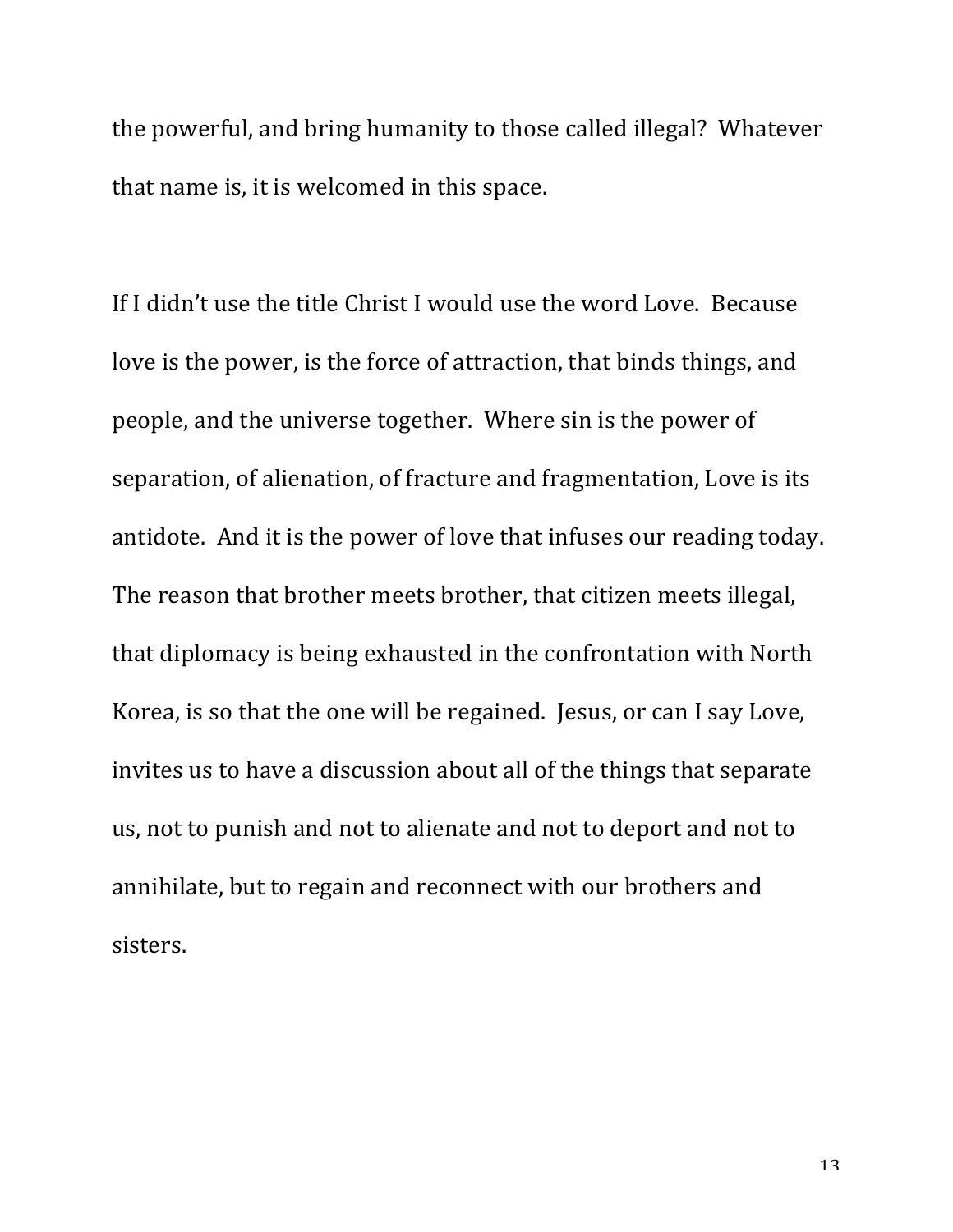Even in the moment of seeming fracture, there is never absolute loss. At the end of the discussions with the sinner the tragic outcome is that the sinner would be treated like a Gentile and a tax collector if he or she didn't change their ways. That sounds like the sinner would become an outcast of the community, until you remember that Jesus always ate with Gentiles and tax collectors to the point that the more strictly observant members of his community complained that he ate with sinners too much. With Jesus, with Love, you never leave the table of communion with brother and sister, with heaven and earth, with citizen and immigrant, with a vision of nations united. We are bound to each other, and we share a common story.

Where in your lives can you imagine your hearts being melted before the desperate need of another person? Where in your lives do you pray for your voice to actually be heard and considered? In which discussions in our nation's great conversation do you hope

 $14$